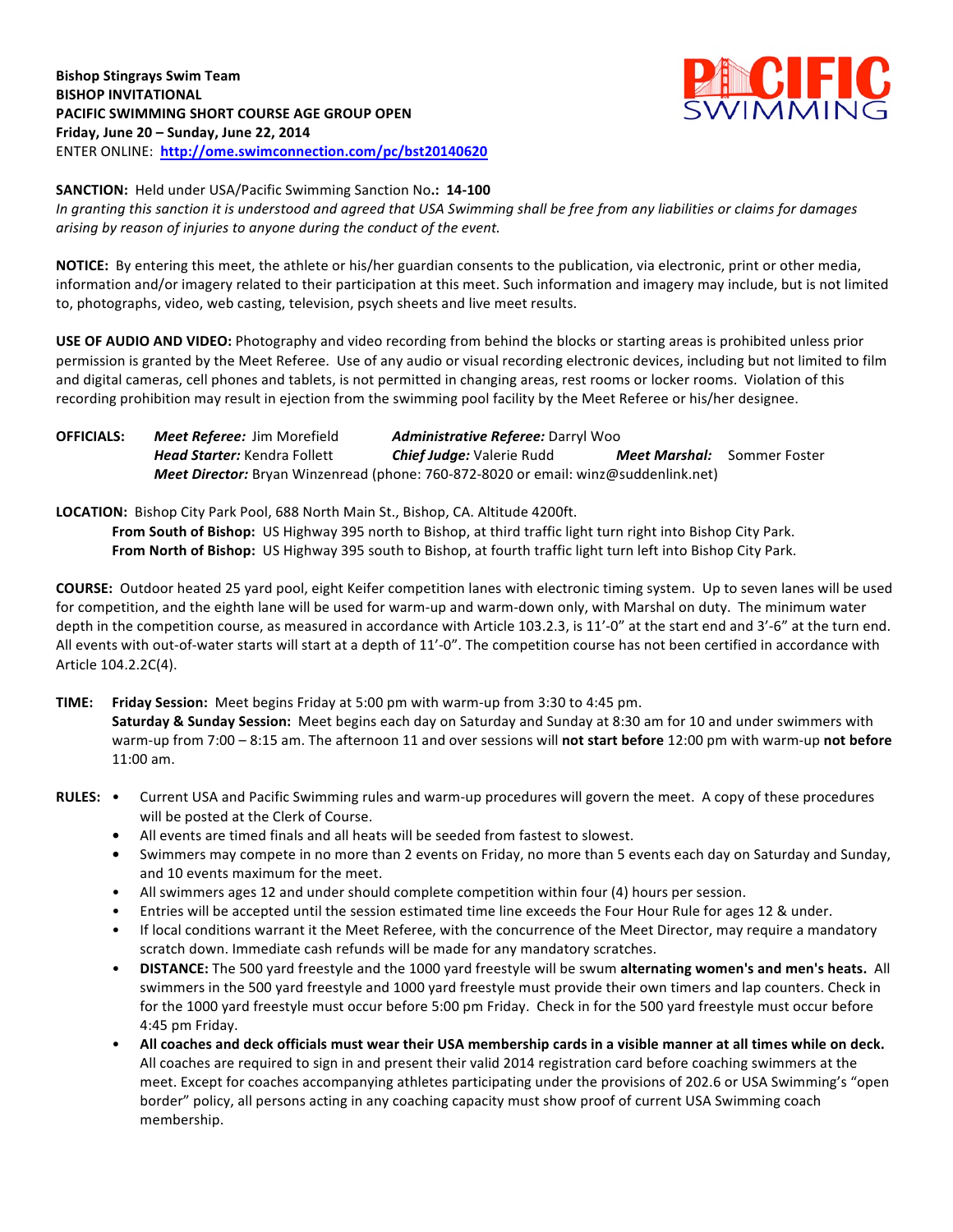**UNACCOMPANIED SWIMMERS:** Any USA Swimming athlete-member competing at the meet must be accompanied by a USA Swimming member-coach for the purposes of athlete supervision during warm-up, competition and warm-down. If a coach-member of the athlete's USA Swimming Club does not attend the meet to serve in said supervisory capacity, it is the responsibility of the swimmer or the swimmer's legal guardian to arrange for supervision by a USA Swimming member-coach. The Meet Director or Meet Referee may assist the swimmer in making arrangements for such supervision; however, it is recommended that such arrangements be made in advance of the meet by the athlete's USA Swimming Club Member-Coach. The swimmer must be certified by a USA Swimming member-coach as being proficient in performing a racing start, or must start the race in the water. It is the responsibility of the swimmer or the swimmer's legal guardian to ensure compliance with this requirement.

## **RESTRICTIONS:**

- Smoking and the use of tobacco products is strictly prohibited in **all** areas of the meet venue and include on the pool deck, in the locker room, in any of the spectator areas, and in all areas used by swimmers during the meet and warmup periods.
- Sale and use of alcoholic beverages is prohibited in all areas of the meet venue.
- No glass containers are allowed in the meet venue.
- Use of cell phones in the locker rooms is strictly prohibited.
- Pets, not including guide dogs, are strictly prohibited in all areas of the meet venue.
- There will be closed areas of the deck cooperation of swimmers, families and coaches will be appreciated.
- Except where venue facilities require otherwise, changing into or out of swimsuits other than in locker rooms or other designated areas is not appropriate and is strongly discouraged.

#### **ELIGIBILITY:**

- All swimmers must be current members of USA-S and enter their name and registration number on the meet entry card as they are shown on their Registration Card. If this is not done, it may be difficult to match the swimmer with the registration and times database. The meet host will check all swimmer registrations against the SWIMS database and if not found to be registered, the Meet Director shall accept the registration at the meet (a \$10 surcharge will be added to the regular registration fee). Duplicate registrations will be refunded by mail.
- Swimmers who enter as "pending" or "applied for" must be prepared to present their current card or register before being allowed to check in unless the Meet Director determines that they are validly pending.
- Entry times submitted for this meet will be checked against a computer database and may be changed in accordance with Pacific Swimming Time Verification Procedures.
- Disabled swimmers, attached or unattached, are welcome to attend this meet and should contact the Meet Referee regarding special accommodations on entry times and seeding per Pacific Swimming policy.
- The meet is open to all qualified swimmers.
- Entries with "NO TIME" will be ACCEPTED for all events.
- Swimmers 19 years of age and older may compete in the 8&Over and 13&Over events for time only, they will not receive awards or score points.

**ENTRIES:** All entries must be submitted using the swimmer's best short-course yards time for each event. Entries will be accepted by mail or online until the applicable deadline as shown below, or when a session is determined to be full and closed, whichever occurs first. Check the online meet entries web site (below) for session open or closed status. Any late entries received will be held for possible conversion to deck entries at the meet. Deck entries may be accepted for time only, subject to proof of valid 2014 USA Swimming athlete registration, on a first-come first-served basis until the event is closed or the session is full. Proof of registration shall only be via Deck Pass, presentation of paper registration card, or prior entry in the meet by the regular entry deadline. Deck entries must be submitted at the meet, or by Wednesday, June 18, 2014 to winz@suddenlink.net.

**ENTRY FEES:** \$2.75 per individual event, \$9.00 per relay entry, plus a \$9.00 swimmer Participation Fee per swimmer to help cover meet expenses. NO REFUNDS except for mandatory scratch-downs.

**ONLINE ENTRIES:** To enter online go to **http://ome.swimconnection.com/pc/bst20140620** to receive an immediate entry confirmation. . Online entry requires payment by credit card using their secure site. The "billing information" email should be brought to the meet as proof of entry. Swim Connection, LLC charges a processing fee for this service, equal to \$1 per swimmer plus 5% of the total Entry Fees. Please note that the processing fee is a separate fee from the Entry Fees. If you do not wish to pay the processing fee, enter the meet using a mail entry. **Entering online is a convenience, is completely voluntary, and is in no way** required or expected of a swimmer by Pacific Swimming. Online entries will be accepted through WEDNESDAY, JUNE 11, 2014 at **11:59 PM.**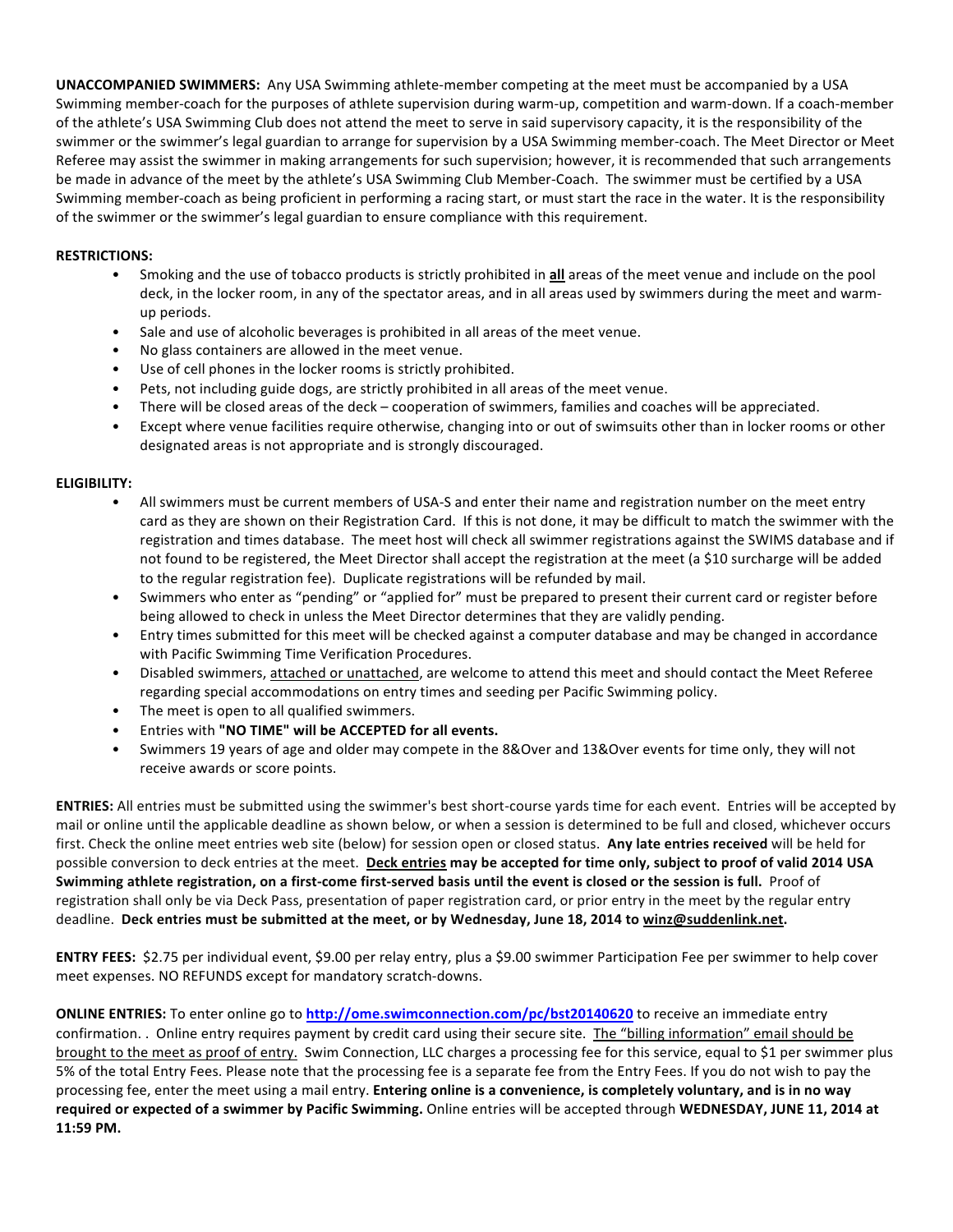**MAILED OR HAND DELIVERED ENTRIES:** Entries must be on the attached consolidated entry form. Forms must be filled out completely and printed clearly. Entries must be postmarked by midnight, MONDAY, JUNE 9, 2014 or hand delivered by WEDNESDAY, JUNE 11, 2014. Requests for confirmation of receipt of entries should include a self-addressed envelope.

**Make check payable to: BST** 

**Mail entries to:** Bishop Swim Team **Hand deliver entries to:** Bishop City Park Pool (5:00 PM – 6:30 PM) P.O. Box 1 and the contract of the contract of the contract of the contract of the contract of the contract of the contract of the contract of the contract of the contract of the contract of the contract of the contract of Bishop, CA 93515 **688** North Main Street Bishop, CA 93514

**RELAYS:** Relays will be deck entered by the stated deadlines. Relay entry cards will be available at check-in and from the Clerk of Course. Relay swimmers must be entered in the meet (no relay-only swimmers), and must not be Unattached. Order of swimmers must be clearly marked on the relay card and shall not be changed after the lead swimmer is called to the blocks. Relay entries are due by 9:00 am for the morning session, and by 30 minutes after the start of the afternoon session. Entry fees for relays are due **by Sunday at 8:30 am.**

**CHECK IN:** The meet will be deck seeded. Swimmers must check in at the Clerk-of-Course. The first four events of each session will close **30 minutes BEFORE** the start of the session. The remaining events shall be closed for seeding 30 minutes prior to the estimated start of the first heat of the event. Please see distance rules for special rules regarding the distance events. Swimmers who do not check in will not be allowed to compete in the event.

**SCRATCHES:** Swimmers who must withdraw from an event after they have been seeded are requested to inform the referee immediately. Any swimmers not reporting for or competing in an individual timed final event *shall not* be penalized.

AWARDS: High Point Awards: Individual high point, runner up high point, and third place high point will be awarded to boys and girls in each age group for 8&Under, 9-10, 11-12, 13-14 age groups. Individual Events: Ribbons for  $1^{st} - 8^{th}$  place will be awarded to 6&Under, 7, 8, 9, 10, 11, 12, 13, 14, 15, 16, 17, and 18. Swimmers 19 years of age and older will not receive awards. Note: High Point awards will be presented Sunday after each session. Individual awards and High Point awards not claimed must be picked up at the end of the meet. Each team is asked to designate a team representative to claim awards. NO AWARDS WILL BE **MAILED.**

**ADMISSION:** Free. A three-day meet program will be available for a fee.

**SNACK BAR:** A snack bar will be available throughout the competition on Saturday and Sunday serving hot breakfast, hot lunches, snow cones, and other nutritious items and beverages.

HOSPITALITY: Coaches and working deck officials will be provided lunch. Hospitality will serve refreshments to coaches, working deck officials, timers and volunteers.

**TIMERS:** Clubs will be assigned lanes based on the number of club swimmers entered (host club will not be expected to time). All swimmers in the 500 yard freestyle and the 1000 yard freestyle must provide their own timers and lap counters.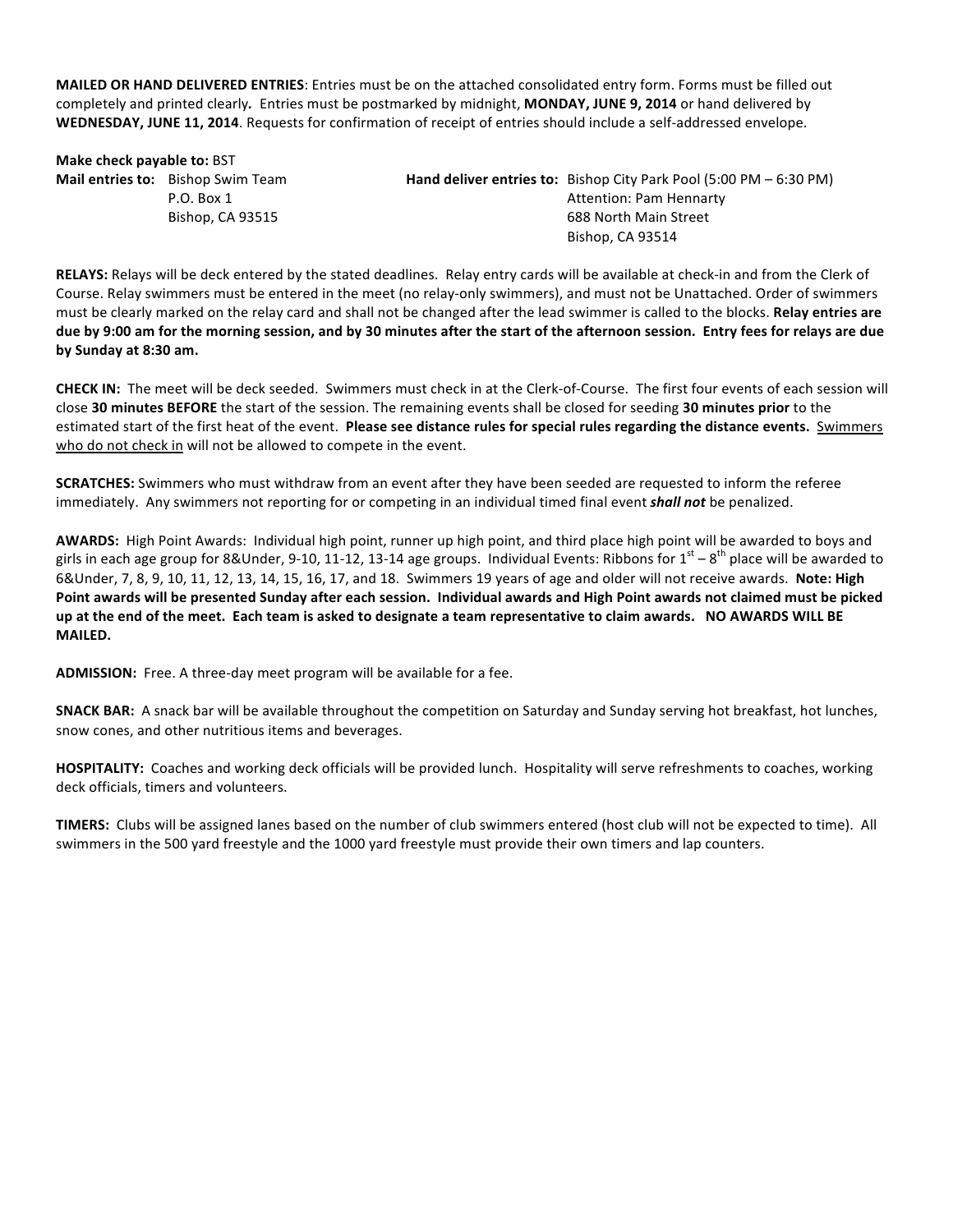MINIMUM OFFICIALS: All available USA Swimming certified officials are welcomed and encouraged to work at this meet. As the number of certified officials allows, interested parents/trainees are also welcome to shadow working officials for education and/or mentoring. Participating clubs are *requested* to provide at least the following number of certified and carded officials for each session:

| <b>Club swimmers entered in session</b> | <b>Trained and carded officials requested</b> |
|-----------------------------------------|-----------------------------------------------|
| $1 - 10$                                |                                               |
| $11 - 25$                               | 1                                             |
| $26 - 50$                               | $\mathcal{P}$                                 |
| 51-75                                   | 3                                             |
| 76-100                                  | 4                                             |
| 101 or more                             | 5                                             |

#### **EVENT SUMMARY**

|          | 8 & Under      | $9 - 10$       | $11 - 12$     | 13 & Over  | 8 & Over        |
|----------|----------------|----------------|---------------|------------|-----------------|
| Friday   |                |                |               |            | 400 IM          |
|          |                |                |               |            | <b>500 Free</b> |
|          |                |                |               |            | 1000 Free       |
| Saturday | 100 IM         | 100 IM         | 100 IM        | 200 IM     |                 |
|          | 50 Free        | 100 Free       | 100 Free      | 100 Free   |                 |
|          | 50 Back        | 100 Back       | 100 Back      | 200 Back   |                 |
|          | 25 Fly         | <b>50 Fly</b>  | <b>50 Fly</b> | 200 Fly    |                 |
|          | 25 Breast      | 50 Breast      | 50 Breast     | 100 Breast |                 |
|          | 100 Free Relay | 200 Free Relay | 200 Medley    | 200 Medley |                 |
|          |                |                | Relay         | Relay      |                 |
| Sunday   | 50 Fly         | 100 Fly        | 100 Fly       | 100 Fly    |                 |
|          | 25 Back        | 50 Back        | 50 Back       | 100 Back   |                 |
|          | 25 Free        | 200 Free       | 200 Free      | 200 Free   |                 |
|          | 50 Breast      | 100 Breast     | 100 Breast    | 200 Breast |                 |
|          | 100 Free       | 50 Free        | 50 Free       | 50 Free    |                 |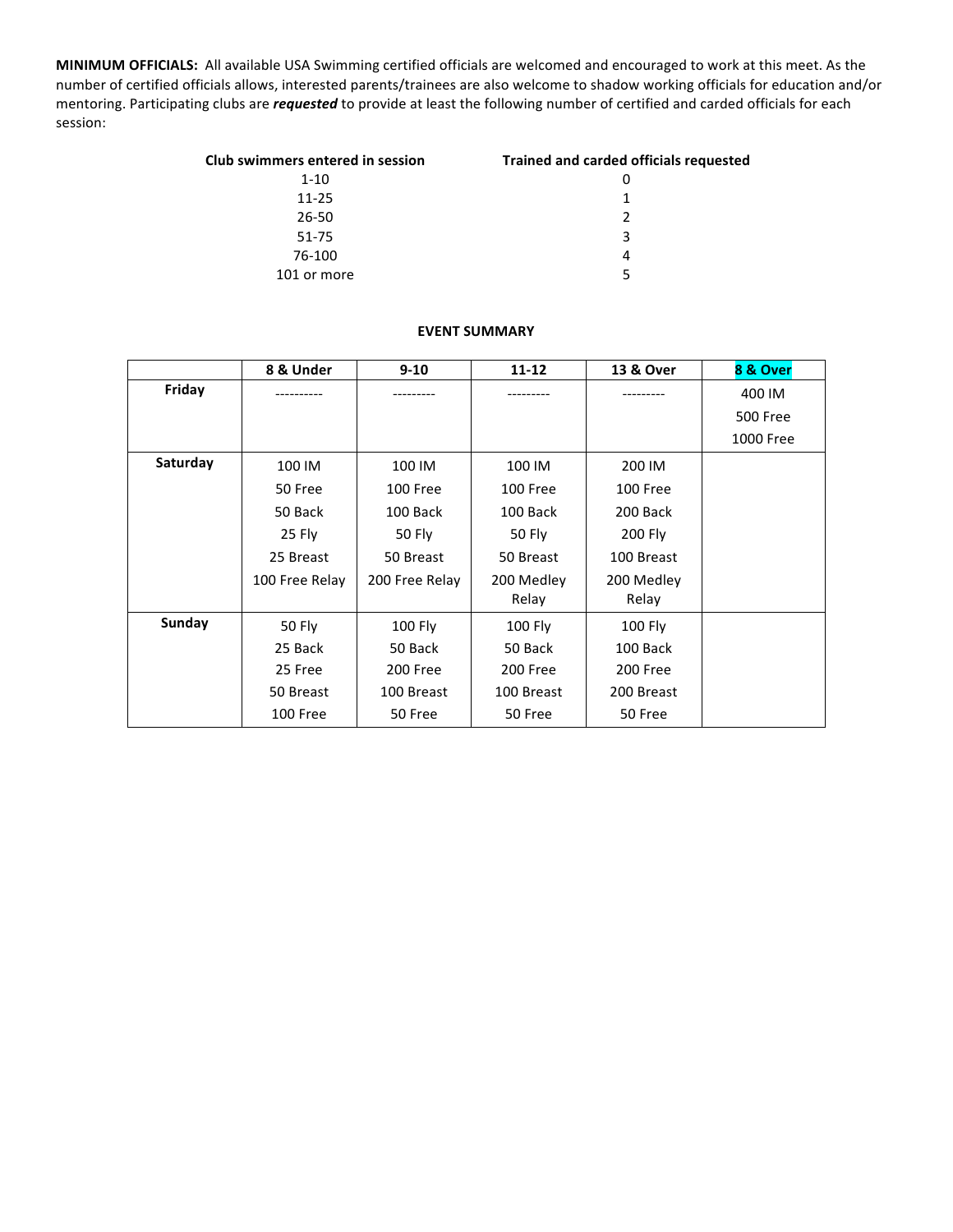| Friday, June 20, 2013 - PM Session |                  |               |                     |  |  |  |  |
|------------------------------------|------------------|---------------|---------------------|--|--|--|--|
| Girls Event #                      | <b>Age Group</b> | Event         | <b>Boys Event #</b> |  |  |  |  |
|                                    | 8 & Over         | 400 IM        |                     |  |  |  |  |
|                                    | 8 & Over         | 500 Freestyle |                     |  |  |  |  |
|                                    | 8 & Over         | 1000          |                     |  |  |  |  |
|                                    |                  | Freestyle     |                     |  |  |  |  |

|               |                  | Saturday, June 21, 2013 - AM Session |                     |               | Sunday, June 22, 2013 - AM S |                  |
|---------------|------------------|--------------------------------------|---------------------|---------------|------------------------------|------------------|
| Girls Event # | <b>Age Group</b> | Event                                | <b>Boys Event #</b> | Girls Event # | <b>Age Group</b>             | Even             |
| 7             | $9 - 10$         | 100 IM                               | 8                   | 55            | $9 - 10$                     | 100 Butt         |
| 9             | 8 & Under        | 100 IM                               | 10                  | 57            | 8 & Under                    | 50 Butte         |
| 11            | $9 - 10$         | 100 Freestyle                        | 12                  | 59            | $9 - 10$                     | 50 Backst        |
| 13            | 8 & Under        | 50 Freestyle                         | 14                  | 61            | 8 & Under                    | 25 Backst        |
| 15            | $9 - 10$         | 100 Backstroke                       | 16                  | 63            | $9 - 10$                     | 200 Free:        |
| 17            | 8 & Under        | 50 Backstroke                        | 18                  | 65            | 8 & Under                    | 25 Frees         |
| 19            | $9 - 10$         | 50 Butterfly                         | 20                  | 67            | $9 - 10$                     | 100<br>Breaststi |
| 21            | 8 & Under        | 25 Butterfly                         | 22                  | 69            | 8 & Under                    | 50<br>Breaststi  |
| 23            | $9 - 10$         | 50<br><b>Breaststroke</b>            | 24                  | 71            | $9 - 10$                     | 50 Frees         |
| 25            | 8 & Under        | 25<br><b>Breaststroke</b>            | 26                  | 73            | 8 & Under                    | 100 Free:        |
| 27            | $9 - 10$         | 200 Free Relay                       | 28                  |               |                              |                  |
| 29            | 8 & Under        | 100 Free Relay                       | 30                  |               |                              |                  |

| Saturday, June 21, 2013 - AM Session |                  |                           |                     |                      |                  | Sunday, June 22, 2013 - AM Session |                     |
|--------------------------------------|------------------|---------------------------|---------------------|----------------------|------------------|------------------------------------|---------------------|
| Girls Event #                        | <b>Age Group</b> | Event                     | <b>Boys Event #</b> | <b>Girls Event #</b> | <b>Age Group</b> | Event                              | <b>Boys Event #</b> |
| 7                                    | $9 - 10$         | 100 IM                    | 8                   | 55                   | $9 - 10$         | 100 Butterfly                      |                     |
| 9                                    | 8 & Under        | 100 IM                    | 10                  | 57                   | 8 & Under        | 50 Butterfly                       |                     |
| 11                                   | $9 - 10$         | 100 Freestyle             | 12                  | 59                   | $9 - 10$         | 50 Backstroke                      |                     |
| 13                                   | 8 & Under        | 50 Freestyle              | 14                  | 61                   | 8 & Under        | 25 Backstroke                      |                     |
| 15                                   | $9 - 10$         | 100 Backstroke            | 16                  | 63                   | $9 - 10$         | 200 Freestyle                      |                     |
| 17                                   | 8 & Under        | 50 Backstroke             | 18                  | 65                   | 8 & Under        | 25 Freestyle                       |                     |
| 19                                   | $9 - 10$         | 50 Butterfly              | 20                  | 67                   | $9 - 10$         | 100<br><b>Breaststroke</b>         |                     |
| 21                                   | 8 & Under        | 25 Butterfly              | 22                  | 69                   | 8 & Under        | 50<br><b>Breaststroke</b>          |                     |
| 23                                   | $9 - 10$         | 50<br><b>Breaststroke</b> | 24                  | 71                   | $9 - 10$         | 50 Freestyle                       |                     |
| 25                                   | 8 & Under        | 25<br><b>Breaststroke</b> | 26                  | 73                   | 8 & Under        | 100 Freestyle                      |                     |

| Saturday, June 21, 2013 - PM Session |           |                            |    |  |    |           | Sunday, June 22, 2013 - PM Session |
|--------------------------------------|-----------|----------------------------|----|--|----|-----------|------------------------------------|
| 31                                   | 13 & Over | 200 IM                     | 32 |  | 75 | 13 & Over | 100 Butterfly                      |
| 33                                   | $11 - 12$ | 100 IM                     | 34 |  | 77 | $11 - 12$ | 100 Butterfly                      |
| 35                                   | 13 & Over | 100 Freestyle              | 36 |  | 79 | 13 & Over | 100 Backstroke                     |
| 37                                   | $11 - 12$ | 100 Freestyle              | 38 |  | 81 | $11 - 12$ | 50 Backstroke                      |
| 39                                   | 13 & Over | 200 Backstroke             | 40 |  | 83 | 13 & Over | 200 Freestyle                      |
| 41                                   | $11 - 12$ | 100 Backstroke             | 42 |  | 85 | $11 - 12$ | 200 Freestyle                      |
| 43                                   | 13 & Over | 200 Butterfly              | 44 |  | 87 | 13 & Over | 200<br><b>Breaststroke</b>         |
| 45                                   | $11 - 12$ | 50 Butterfly               | 46 |  | 89 | $11 - 12$ | 100<br><b>Breaststroke</b>         |
| 47                                   | 13 & Over | 100<br><b>Breaststroke</b> | 48 |  | 91 | 13 & Over | 50 Freestyle                       |
| 49                                   | $11 - 12$ | 50<br><b>Breaststroke</b>  | 50 |  | 93 | $11 - 12$ | 50 Freestyle                       |
| 51                                   | 13 & Over | 200 Medley<br>Relay        | 52 |  |    |           |                                    |
| 53                                   | $11 - 12$ | 200 Medley<br>Relay        | 54 |  |    |           |                                    |

|    |           | Saturday, June 21, 2013 - PM Session |    |    |           | Sunday, June 22, 2013 - PM Session |    |
|----|-----------|--------------------------------------|----|----|-----------|------------------------------------|----|
| 31 | 13 & Over | 200 IM                               | 32 | 75 | 13 & Over | 100 Butterfly                      | 76 |
| 33 | $11 - 12$ | 100 IM                               | 34 | 77 | $11 - 12$ | 100 Butterfly                      | 78 |
| 35 | 13 & Over | 100 Freestyle                        | 36 | 79 | 13 & Over | 100 Backstroke                     | 80 |
| 37 | $11 - 12$ | 100 Freestyle                        | 38 | 81 | $11 - 12$ | 50 Backstroke                      | 82 |
| 39 | 13 & Over | 200 Backstroke                       | 40 | 83 | 13 & Over | 200 Freestyle                      | 84 |
| 41 | $11 - 12$ | 100 Backstroke                       | 42 | 85 | $11 - 12$ | 200 Freestyle                      | 86 |
| 43 | 13 & Over | 200 Butterfly                        | 44 | 87 | 13 & Over | 200<br><b>Breaststroke</b>         | 88 |
| 45 | $11 - 12$ | 50 Butterfly                         | 46 | 89 | $11 - 12$ | 100<br><b>Breaststroke</b>         | 90 |
| 47 | 13 & Over | 100<br><b>Breaststroke</b>           | 48 | 91 | 13 & Over | 50 Freestyle                       | 92 |
| 49 | $11 - 12$ | 50<br><b>Breaststroke</b>            | 50 | 93 | $11 - 12$ | 50 Freestyle                       | 94 |